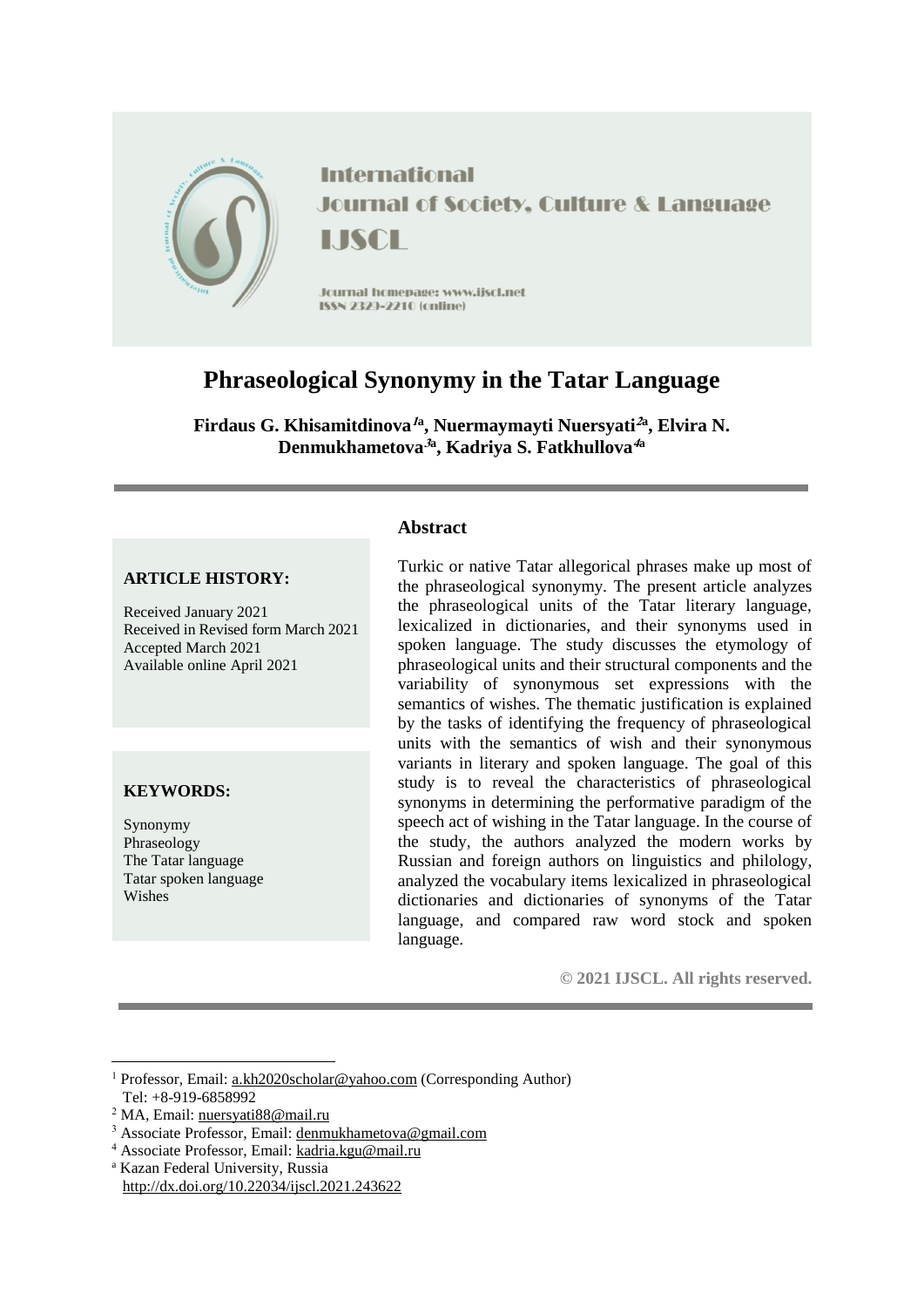## **1. Introduction**

he vocabulary of the Tatar language, like any Turkic language, is replete with set expressions, which emerged The vocabulary of the Tatar language, like any Turkic language, is replete with set expressions, which emerged due to the sharp feel of the people for a particular situation and knowledge of shades of meanings of lexical units and their collocations. They are somewhat similar in different structural and kin languages. However, in many respects, they are different since they are entirely understandable only to the mentality of the people where they occurred. Thanks to these lexical units, one can reach the climax of speech expressiveness, show a subtle hint without offending the interlocutor, and take revenge without causing harm, and the rest.

The Tatar language being the second official language of the Republic of Tatarstan is widely represented as a doubling one in company names and road signs, especially the ones that were put up during the period of Tatarastan's national self-identification in 1990-2000. Cenoz and Gorter (2017, p. 128) state that "linguistic landscapes are always around us and we can see language signs on the streets, inside shops, government buildings, banks, schools, and so on". The highest density of signs can be seen in urban centers, especially on the main shopping streets. In commercial areas, sometimes texts have only one language, but often there are two or more languages. Today, with the increasing dominance of visual information, there are more symptoms than ever before. Looking at the pictures of shopping streets 100 years ago, it is obvious that the number of language signs has increased a lot. The study of linguistic landscapes focuses on any visible, but not exclusively, display of written language, as well as multi-mode elements, semiotics, other visual and even oral elements. This chapter summarizes the key findings in the emerging field, work in progress, and some future directions. Studying the linguistic landscape can be one of the important perspectives and another perspective on language and multilingual knowledge.

Phraseological units of the Tatar language are the objects of concern for linguists, philologists, sociologists, psychologists, and ethnographers. This group of lexical units has been studied concerning the historical and linguistic aspect (Yerbulatova, Kirillova, & Sahin, 2019; Yuisufuva, Yusupova, Mugtasimova, & Zhou, 2017; Yusupova, Nabiullina, & Mugtasimova, 2016), to the comparative and contrastive aspect (Khasanzyanova, Zamaletdinov, Sibaeva, & Salakhova, 2018; Khusnullina, Nurmukhametova, Zamaletdinov, & Sattarova, 2018), and the linguistic and cultural aspect (Galimova, Nabiullina, & Oner, 2017; Khusnullina, Islamova, & Bolgarova, 2016; Salakhova & Sibgaeva, 2017), and the rest. Despite numerous works, the field of research of phraseological units is nowhere near exhausted. In this paper, set expressions are considered as lexical units that are part of synonymous relations and determine the nicer shades of meaning of Tatar spoken language.

The object of this research is phraseological units lexicalized in phraseological dictionaries of the Tatar language. The subject of the research is the synonymous relationships between set expressions of the literary language and their variability in spoken language. The aim is to expose the characteristics of phraseological synonyms in determining the performative paradigm of the speech act of "wishing" in the Tatar language. The objective of the research has defined the following tasks: to identify different structural phraseological units that are synonyms, to study the peculiarities of the variation of phraseological units with the semantics of wishes, and to determine the possibilities of the interchangeability of such synonyms in the flow of speech. The issues of lexical synonymy in theoretical and practical terms have already been considered in numerous works of Russian and foreign scholars (Keaton, & Giles, 2016). They investigate general issues of the development of the linguistic system and describe particular forms of enrichment of a particular language, study changes in the lexical fund of a language based on extralinguistic and interlinguistic factors of speech, and give linguistic and socio-cultural characteristics of the vocabulary in connection with the above reasons. However, phraseological synonymy in Tatar's speech has been investigated for the first time.

#### **2. Theoretical Framework**

Various researchers have studied the subject of this article. Nation and Kyongho (1995) believe: The vocabulary of any language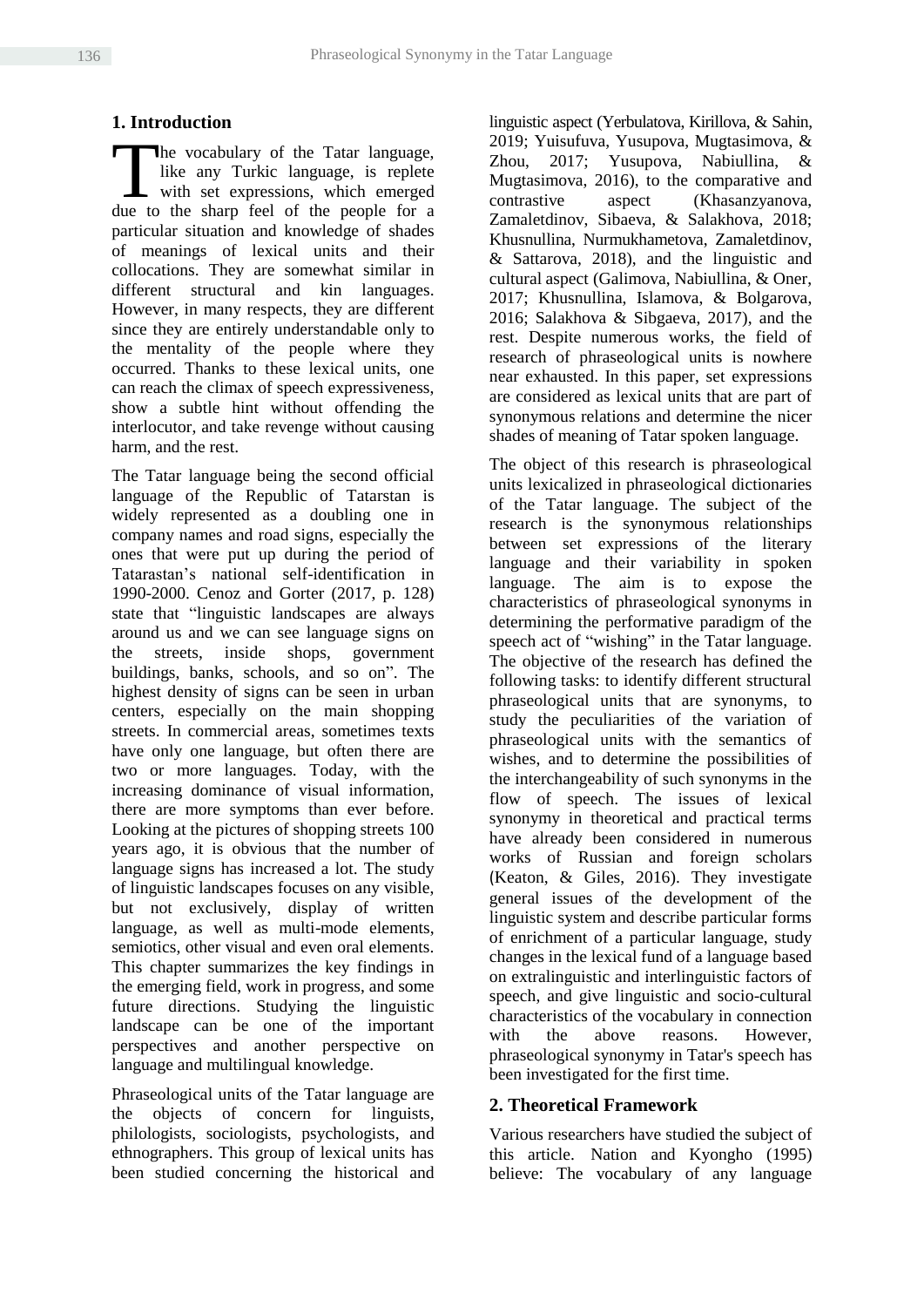consists of words that enable people to recall what they see and to express their attitude towards it, to describe and compare it with other languages. To do this, one uses the lexical and grammatical tools of the native language and languages borrowed from other ethnic languages and unrelated languages. If in the beginning, these foreign words are considered strange, over time, no doubt due to their external roots, they can enter its active vocabulary, fit into the dictionary, and be actively used in oral and written speech. However, they may be forgotten, not accepted by the customs of the language, or become archaic and historical. The connection of this study with the tasks of revealing the role of loanword activity with Tatar synonyms is explained. This article presents material that reflects the research experiences of teachers of Kazan Federal University in cooperation with colleagues from other countries in the field of studying Turkish languages, including Tatar, simultaneously and in combination. It is well known that the etymological tendency of dictionaries borrowed from different languages, as well as their morphological and semantic features, is not the same. If the most active words are words related to nouns and adjectives, verb forms in Turkish languages are rarely borrowed. Thus, the Tatar synonymous system, like any other system, is evolving and changing, which is reflected in both spoken and written language. In this case, we can also insist on synonymous verbal groups. Although the Turkish verbal system is relatively stable, innovations in social life and advanced technologies make their changes in this system. Therefore, one should be able to use thesauruses and choose the correct style of dictionaries. The relevance of this study to the fact that an ethnocultural study of the communication behavior of Turks and Tatars was able to re-evaluate the communication culture of the ethnic people in the modern context and reveal the distinctive features of the communication culture of Turks and Tatars. The study of paromia-based communication behavior explains the ordinary laws of communication behavior of an ethnic community, which is more prosperous, distinctive, and accurate than the various early modern theories of effective communication (Sibgaeva, Nurmukhametova, Sattarova, & Smagulova, 2017). Nurmukhametova, Zamaletdinov, and Sattarova (2014) believe that linguistic performance, particularly speech carefully cleansed of salient Russian influence, plays a significant role in the construction of Tatar identity. This performance can be both for outsiders, such as fieldworkers or unknown members of large audiences, and for insiders, such as members of a small social network. Broadly speaking, Tatar identity appears to be defined in opposition to Russian, such that the focus is less on what Tatars are and more on what they are not and what they are not in Russian. In this context, with an oppositional definition, the pure Tatar individual comes to mean the de-Russified Tatar individual, one who has removed Russian influence from his or her life. Khusnullina and Nurmukhametova (2018) believed that according to the accepted classification of medieval Turkish literary languages, from around the XV-XVI centuries, the period of Turkish literary languages in the region, such as Old Uzbek, Old Azerbaijan, Old Tatar, and the rest, begins for a long time and uses literary traditions that continued in the XIII-XIV centuries. However, political fragmentation, wide geographical distances, and a number of other reasons have contributed to some of the linguistic changes in the origin of the Khanates. Galieva (2018) believed that the purpose of the thesaurus is to correct all single Tatar words and polysyllabic cases related to the socio-political sphere with their Russian equivalents. A distinctive property of the contemporary Tatar dictionary is the large number of absolute synonyms created by a combination of intralinguistic and extralinguistic elements. Corpus data proves that synonymy in socio-political terms is an artificial and superficial phenomenon. Currently, most Tatar socio-political idioms are coined with idioms related to Russian idioms, and the lexical preferences of translators and terminology developers may differ, leading to a large number of competitors of different origins and structures. At the level of multi-word items, lexical diversity is complicated by a syntactic change factor, which in turn multiplies the number of synonymous combinations. Parallel sets are used for a wide range of phenomena, including the official names of government structures and social institutions. The formation of the Tatars and Swahili was influenced by the Arabic language, which was strongly influenced by religious, scientific, cultural, and economic aspects. In this article, we use a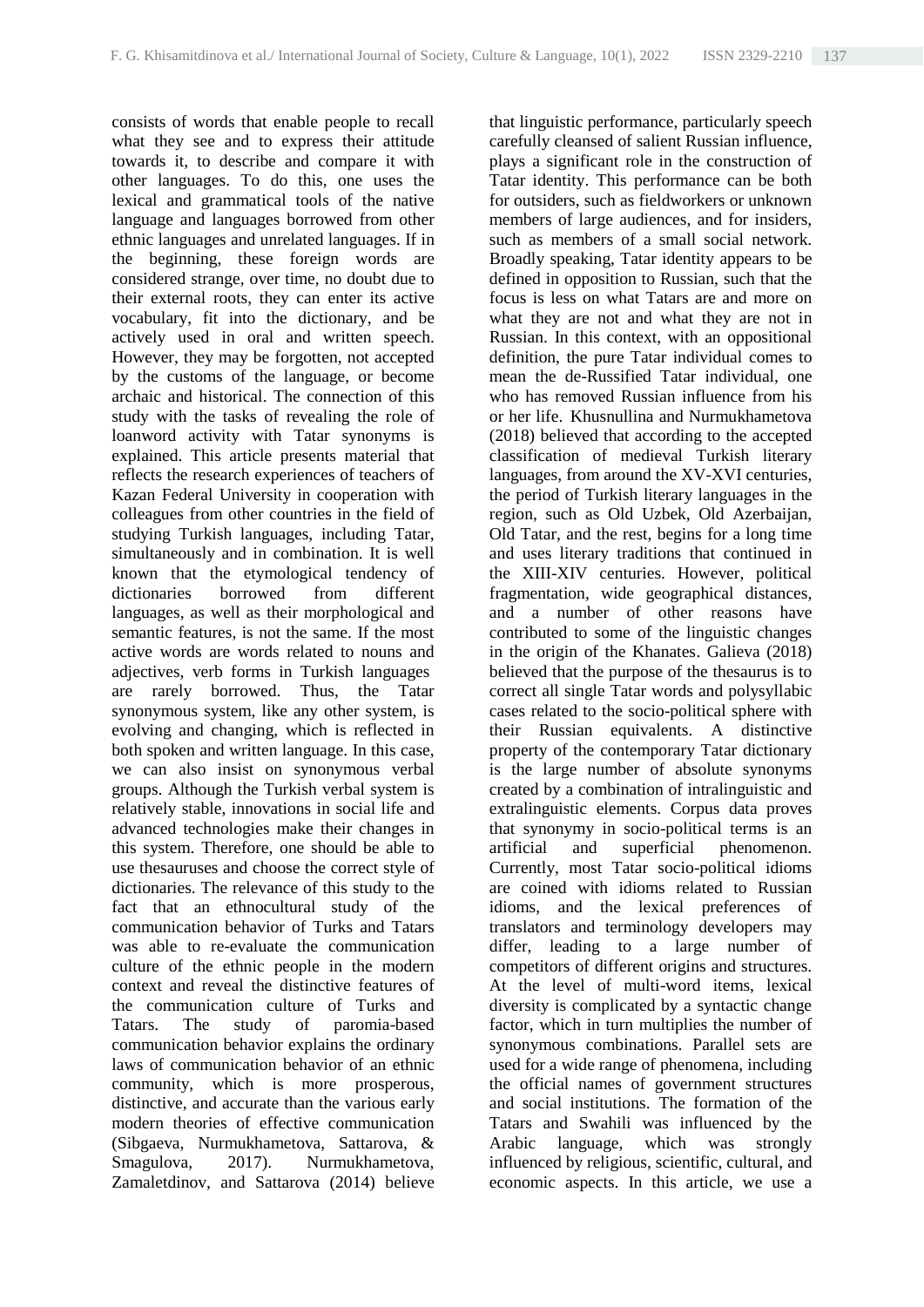comparative approach that is used to find heterogeneous and allomorphic features in the studied languages and identify their features in the process of absorbing Arabic words. Morphological matching of Arabic loans in these languages is done by current nouns, prepositions, nouns indicating place and action. One of the identical features of the recipient languages is the absence of gender groups in Tatar and Swahili. Among the allomorphic features is the placement of adjectives after nouns in Swahili and the use of compound verbs with Arabic nouns as their stem in Tatar. The research results will help to study the vocabulary in these unrelated languages.

Suleymanov, Nevzorova, Gatiatullin, Gilmullin, and Khakimov (2013, p. 70) say: "The National Tatar Language Collection can be seen as a set of conceptual and functional models at different levels of the Tatar language". The class of conceptual and functional models includes the structural and functional descriptions of a particular linguistic level (or levels) as well as the various types of general information required for the development of information systems and natural language processing technologies. The body is an open system, so it allows the expansion of the annotation system (currently, only grammatical annotations are used). The Tatar collection contains texts from different styles and genres of modern Tatar literary language. The main sources are electronic copies of texts for collections, fictional texts, educational and scientific literature, texts of online publications with informative, social and political themes, and the text of official documents. In the future, we intend to strengthen the time balance and the genre of sculpture, that is, through the digitization of printed texts from the Soviet era.

## **3. Methodology**

As mentioned earlier, speech is a way of communication between people. To reach a common understanding, to express their ideas clearly and figuratively, various lexical and linguistic techniques are used, in particular phraseological units. These fixed phrases have independent meanings and are characteristic of one or another language. Phraseological units emerge in speech, as they give a subjective or objective evaluation of a particular action or condition. They are used both by people of the upper class and by ordinary workers and homemakers. They can be heard both in the speeches of politicians, senior clansmen, and in the mouths of boys and girls who are just beginning to learn about the world. The activity of phraseological units in speech results in their synonymy in language. After all, each allusion is associated with people differently, but the essence remains the same. In the Tatar language, the language of a people whose culture has been formed at the intersection of Eastern and Western traditions, the phraseological units, the etymology of which is associated with Greek myths and Eastern parables or Russian sayings and tales are used in speech. However, Turkic or native Tatar allegorical phrases make up most of the phraseological synonymy. The present article analyses the phraseological units of the Tatar literary language, lexicalized in dictionaries, and their synonyms, used in spoken language. The study discusses the etymology of phraseological units and their structural components and the variability of synonymous set expressions with the semantics of wishes.

A descriptive method was mainly applied in this study. A comparative historical method was used to determine the chronology and sequence of language processes. A statistical method was employed to analyze the frequency and regularity of the usage of lexical units. Also, the methodological base of the research is an approach that determines the unity of activity and consciousness; axiological, culturological, hermeneutic approaches, allowing for the interpretation of the lexicalsemantic features of phraseological synonymy in Tatar speech. It should be noted that the research source is the phraseological dictionary and the dictionary of synonyms of the Tatar language. The actual research material is taken from the National Tatar language corpus Tugan Tel [http://litcorpus. antat.ru/index.htm] and the Corpus of Tatar literary works [http://litcorpus.antat.ru/index. htm].

## **4. Results**

The most ancient of Tatar literature was created at the beginning of the 13th century. Until 1905, all literature was in Old Tatar, which was partly derived from the Bolgar language and not intelligible with modern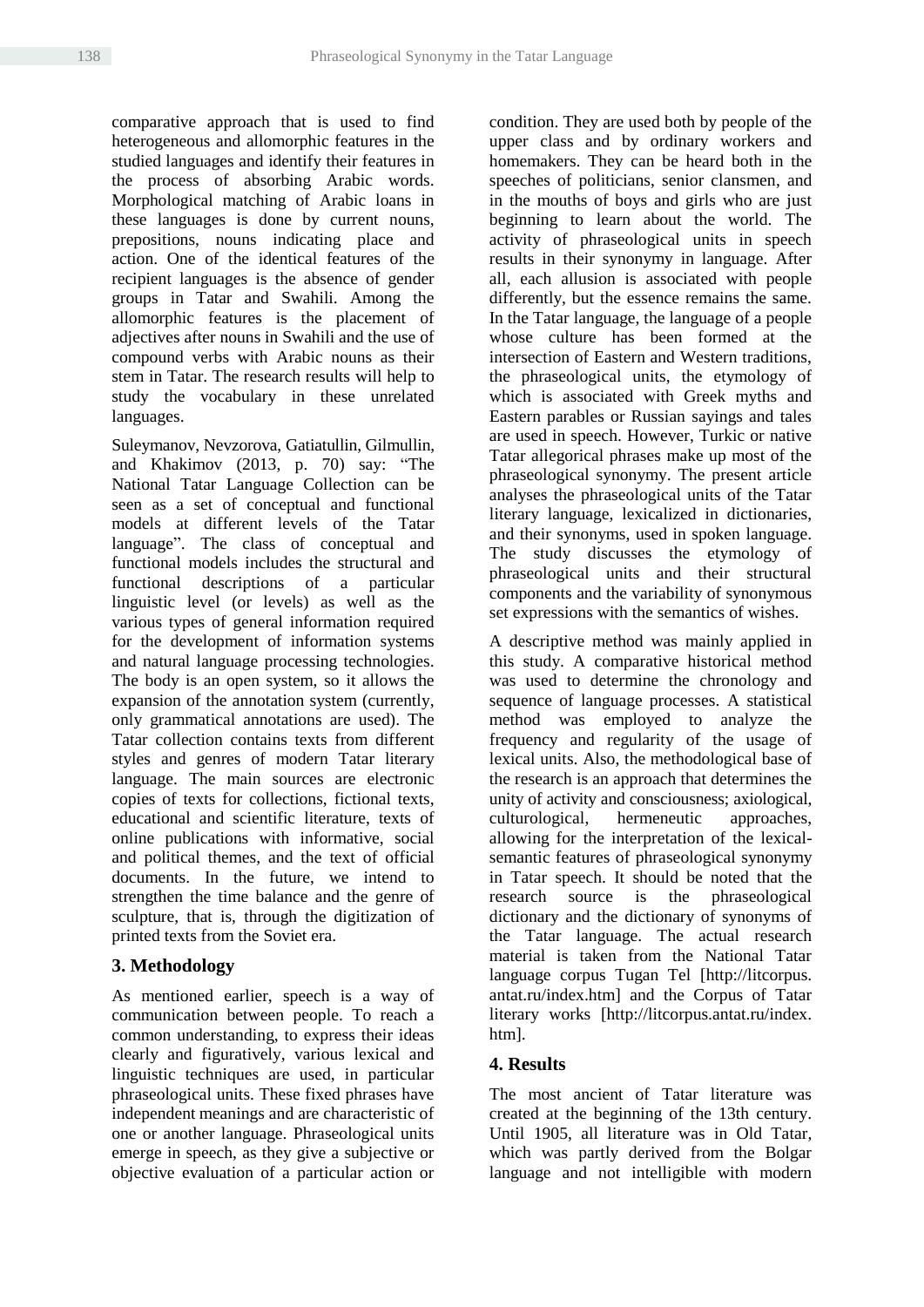Tatar. Since 1905, newspaper publishers started using modern Tatar. In 1918 the Arabic-based alphabet was revised; some new letters for Tatar sounds were added, and some Arabic letters were deleted (Gabdrakhmanova, Zamaletdinova, & Zamaletdinov, 2021). One of the major tasks of the modern Tatar literary criticism is a scientific study of the activities of the writers who contributed to the development of literature and national education but remained out of sight of researchers. Tatar is also a native of several thousand Marises. The Qaratai Mordova group also speaks a type of Kazan Tatar. In the 2010 census, 68% of Russian Tatars who answered the question about language proficiency claimed knowledge of the Tatar language. In Tatarstan, 94% of Tatars and 3.7% of Russians did so. In Bashkortostan, 66% of Tatars, 28% of Bashkirs, and 1.5% of Russians did so as well. Ancient Tatar was a literary language used by some ethnic groups in the Volga-Ural region from the Middle Ages to the 19th century. Old Tatar is a member of the Kipchak Turkish language group, although it is partly derived from ancient Bulgarian. This included many Persian and Arabic loans.

This research showed that the Tatar language has twenty ancient words of Turkish origin. With the advancement of computer technology, the need to observe celestial bodies in order to determine the path and air is no longer important. This caused the names of the stars and constellations to disappear from the Tatar language. The teaching of astronomy in Russian-language high schools since the midtwentieth century and the development of the Russian-Tatar bilingualism through the overuse of the Russian language have helped to lose the original Turkish name of the stars.

Tatar set expressions, as other languages, preserve ethnic features, wisdom, and eloquence of the people. They give advice, protect from adversity, and may sound like spells. Among the phraseological units compiled in the two-volume collection by Naki Isanbet, there are about 200 units with the meaning of wish. By wish, we understand a speech act that is carried out by the speaker in order to express hope for a specific state of affairs in the life of the addressee in the future in order to inform him/her of the speaker's evaluation of the qualities or actions of the addressee or a situation on the whole.

Expressing hope for the future wish to be fulfilled, the speaker does not prompt the addressee to any action and does not take responsibility for its realization. Most wishes are utterances. They realize a speech act. You can hear the wishes in the form of congratulations, toasts, instructions, and blessings. There are also wishes for unpleasant things to happen, including curses, which are negative wishes in a speech act. Although wishes are mainly expressed in honor of someone or for any occasion or event, there are cliches, the commonplace phrases. Phraseological units as part of such forms can be referred to them. For example, abazina bal da maj - it's too good to be true; jomshak suz// jakhshi suz / jili suz - a good word; temle toshler// tatli toshler – sweet dreams; tinich joki - good night, and so on.

The Tatars, as representatives of the eastern nation, like to express their wishes eloquently, using many epithets and comparisons. Among them, there are those that have turned into set expressions and are fixed in dictionaries of phraseological units. For example, saf kunelden - with all one's heart // ikhlas kunelden –wholeheartedly (in the meaning of sincerely); ak bekhetler teleu –to wish for unclouded happiness or its synonym kersez bekhatler jazsin – let happiness be without alloy (wish you all happiness); ayaginda nik tor – stand on your own feet  $\frac{1}{2}$  ayagana bas – be steady on your legs (in the meaning of raise your capital), and the rest.

It has been revealed that the etiquette illocutionary act of wish is a polite speech act that is carried out by the speaker in order to express sympathy towards the addressee and hope for well-being in his/her life. In these Tatar wishes, verbal phraseological units are used in the form of an optative mood. For example, akil kersen – let him grow wiser// akilga utirsin – let him come to senses; Аlla jerdem birsen! - may god speed you!// khodaj kuet birsen! – God help you!; isem kaldir – leave your name // atin kalsin – let your name be remembered ( in the meaning of having a name in mind); mobаrek bulsin – forever and ever!// kotli bulsin – We congratulate you.

In many cases, such wishes with phraseological units are used with negative affix verbs, which means in the Tatar language, "let there be nothing". For example,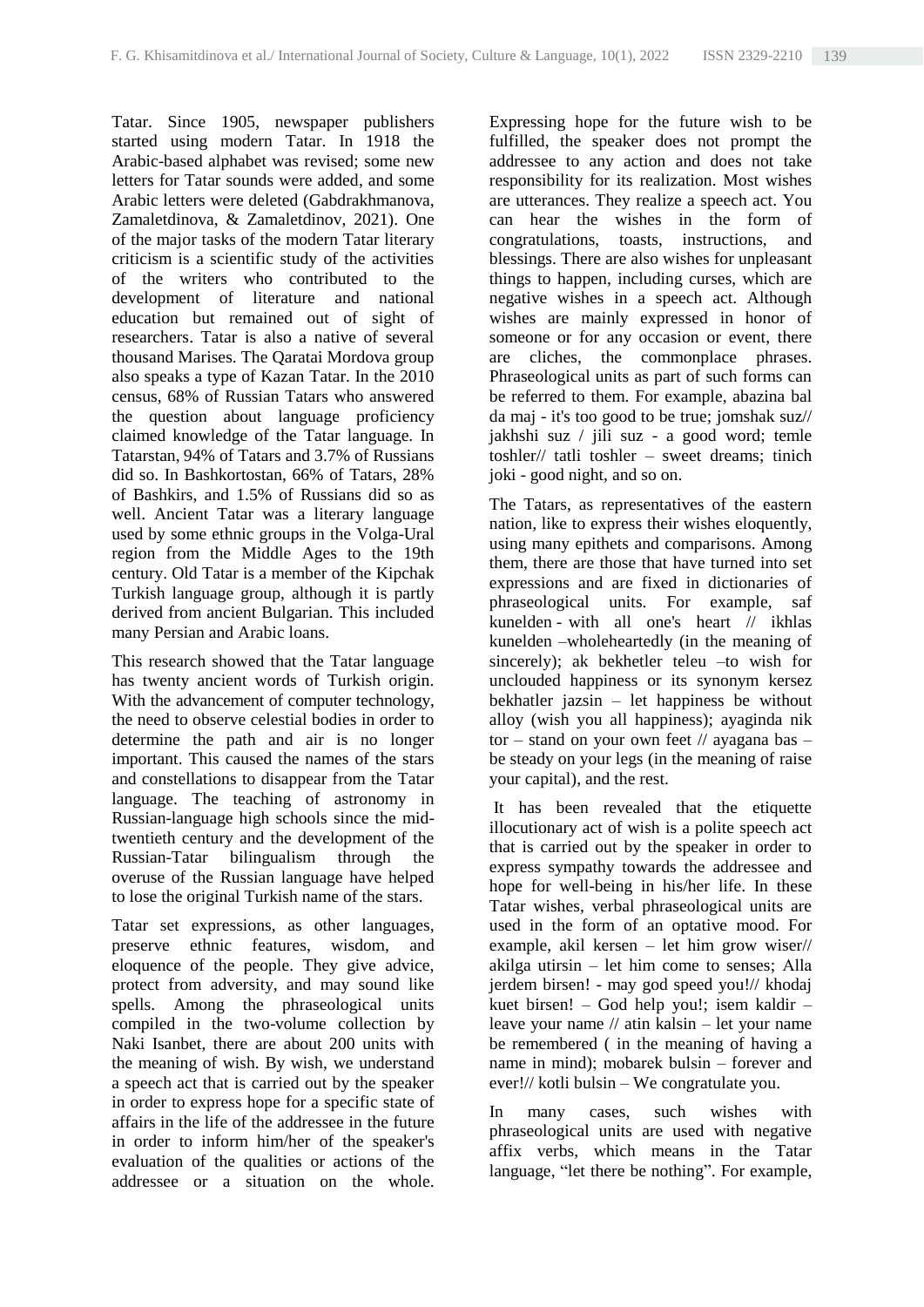akildan jazdirmasin// akilin juymasin – may you never lose your mind; ara bozilmasin// sukmaklar sulmasin – may you never grow cool towards each other; araga meche kermesen – may there never be coolness between them; araga sheytan kermesen – may there never be a shaitan between you; giyshik uti sunmesen// mekhebbetegez surelmesen – may the flame of love never die; isemge tap tosherme – may your good name never besmirched // isemge ker kundirma- may you never smear good name, and the rest.

It is also known that expressing hope for future wish fulfillment, the speaker does not prompt the addressee to any action and does not assume any responsibility for its realization. According to several recent polls, regularly conducted by the World Congress of Tatar Partner Organizations as part of their sociocultural oversight activities, the majority of Kazanis consider Tatar to belong to Tatar culture as a sign of national identity. Thus, the use of Tatar names has the practical function of representing these concepts and values in the business world. Tatar, the second official language of the Republic of Tatarstan, is widely used as a double name for companies and traffic signs, especially those installed during the National Identity of Tatarstan period from 2000 to 1990 (Aristova, 2016).

In the material under study, it has been found that synonymous relations are among phraseological units with different components, and among set expressions where only one component is changed (added, omitted). For example, ikhtiram kurset // khermet it // rigaya kil  $//$  kader kurset – do a favor, where the components change, but semantics is fully preserved. In the examples iste tot - remember  $\frac{1}{1}$  iste sakla – get something imprinted on your mind // iste kaldir – keep that in mind, where a verb component of the phraseological unit is changed, and the meaning is fully preserved. However, in life, there are also forms of wish with a negative evaluation or spells. In nonfiction, they are called an unethical speech act.

An unethical speech act of wish is a verbal action realized by the speaker in order to express hope for a certain position of affairs in the addressee's life in the future in order to inform him/her of the speaker's evaluation of the qualities or actions of the addressee or situation and give vent to emotions. Such forms are also comprehended in phraseological units, and their synonymous variants are fixed. For example, ulet tigere drat it! // ulet kirgiri – may he rot! // ulet yalagiri - cholera take you // mur kirgiri – plague take you (it is used in the meaning of curse); allanin kakhere toshsen // allahnin kakhere sukkiri // аlla orsin – may God punish you!, etc.

Wishes in specific situations of verbal communication are realized in a discourse that is characterized by address, contextual features, and dynamics. In other words, it is a complex communicative event, which is directly dependent on a number of extralinguistic factors – attitudes, goals, personal and social characteristics of the interactants, and situational context.

Discourse is characterized by a specific structure, the segments of which can vary depending on external or internal modifiers. Distinct differences are manifested in the structures of spoken and written discourses, which is due to their characteristics. The spoken discourse has greater spontaneity, in the case of the written discourse, the communicant has more time to think about a strategy for achieving the goal, so the main difference between spoken and written discourses lies in their structure.

The examples of Tatar spoken discourse were studied in the dialogue in fictional literature. The fixed examples illustrate that phraseological units during the dialogue acquire additional shades of meaning that are not fixed in the dictionaries. In dialogues, one may find the following variations: ilkham koesi – spring of inspiration // zikhen tuliligi – room of thoughts  $//$  ilkhamlanu – feel inspired of  $//$  ilhkam chaganagi – fount of inspiration. This explains the usage of lexemes and their dependence on the context.

## **5. Discussion**

Speech is a way of communication among people. To reach a common understanding, to express their ideas clearly and figuratively, various lexical and linguistic techniques are used, in particular phraseological units. These fixed phrases have independent meaning and are characteristic of one or another language. Phraseological units emerge in speech, as they give a subjective or objective evaluation of a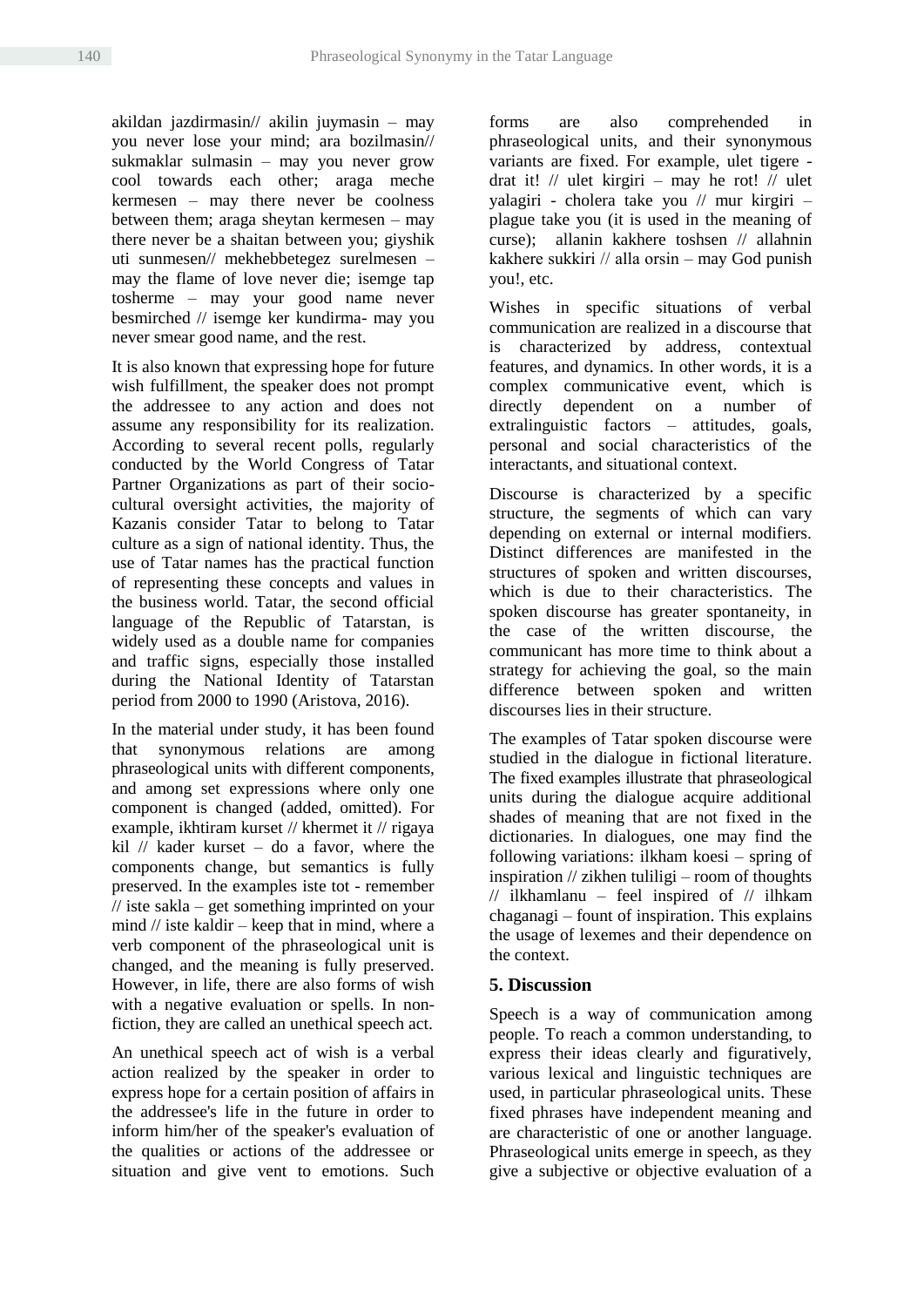particular action or condition. They are used both by people of the upper class and by ordinary workers and homemakers. They can be heard both in the speeches of politicians, senior clansmen, and in the mouths of boys and girls who are just beginning to learn about the world. The activity of phraseological units in speech results in their synonymy in language. After all, each allusion is associated with people differently, but the essence remains the same. In the Tatar language, the language of a people whose culture has been formed at the intersection of Eastern and Western traditions, the phraseological units, the etymology of which is associated with Greek myths and Eastern parables or Russian sayings and tales are used in speech. However, Turkic or native Tatar allegorical phrases make up most of the phraseological synonymy. The present article analyzes the phraseological units of the Tatar literary language, lexicalized in dictionaries, and their synonyms, used in spoken language. The study discusses the etymology of phraseological units and their structural components, the variability of synonymous set expressions with the semantics of wishes.

The thematic justification is explained by the tasks of identifying the frequency of phraseological units with the semantics of wish and their synonymous variants in literary and spoken language. The article presents materials reflecting the research experience of teachers of the Kazan Federal University jointly with colleagues from the Republic of Bashkortostan on the study of Turkic languages. The goal of this study was to reveal the characteristics of phraseological synonyms in determining the performative paradigm of the speech act of "wishing" in the Tatar language.

The study revealed the main features of phraseological units with the semantics of wish that is part of the active vocabulary of modern Tatar. Research and observation of synonymous relations between these lexemes allow for the following conclusions:

1. Despite the common Turkic origin depending on extralinguistic and interlinguistic factors, each language changes and enters into different relations with other units; therefore, the individual components and the

very set expressions with the components from different languages are signified in the appearance of synonymous relations of phraseological units.

2. The mainstream of synonyms of phraseological units of the Tatar language, nevertheless, is composed of Turkic vocabulary with different shades of meanings, which reflects national identity.

3. The speech behavior in the Tatar language is determined by the experience of the individual, which depends on the historical and cultural contexts and is formed by moral and social norms. The characteristics of the national culture also influence it. The tradition to wish someone something undergoes excellent changes over time. Both positive and negative wishes are mainly part of rites and rituals and do not discharge a particular social or etiquette function. Nevertheless, they are fixed in the form of set language units and uttered to the addressee as part of the expression of feelings, which may lead to their synonymous usage in speech.

In 2007, Moscow and Tatarstan signed a power-sharing treaty, allowing Tatarstan to make decisions jointly with Moscow on the region's economic, cultural, and other policies. However, this treaty expired on July 24, 2017. At the end of 2017, there were two announcements that Tatar education would be reduced, though both stated different measurements. The President of Tatarstan, Rustam Minnikhanov, said that the Tatar language classes would remain mandatory but reduced from six to two hours weekly. However, the Prosecutor-General of Tatarstan, Ildus Nafikov, stated that Tatar would be taught for two hours a week on a voluntary basis with written parental consent] (Bowring, 2019).

Thus, the synonymous system of the Tatar language, as one of the Turkic languages, develops and changes, which is reflected in both spoken and written language. We can confirm this with respect to the phraseological fund fixed in dictionaries and corpora of the Tatar language. The phraseological system is relatively stable, but innovations in public and social life and progressive technologies make allowances to this system. Therefore, the emergence of new synonyms of phraseological